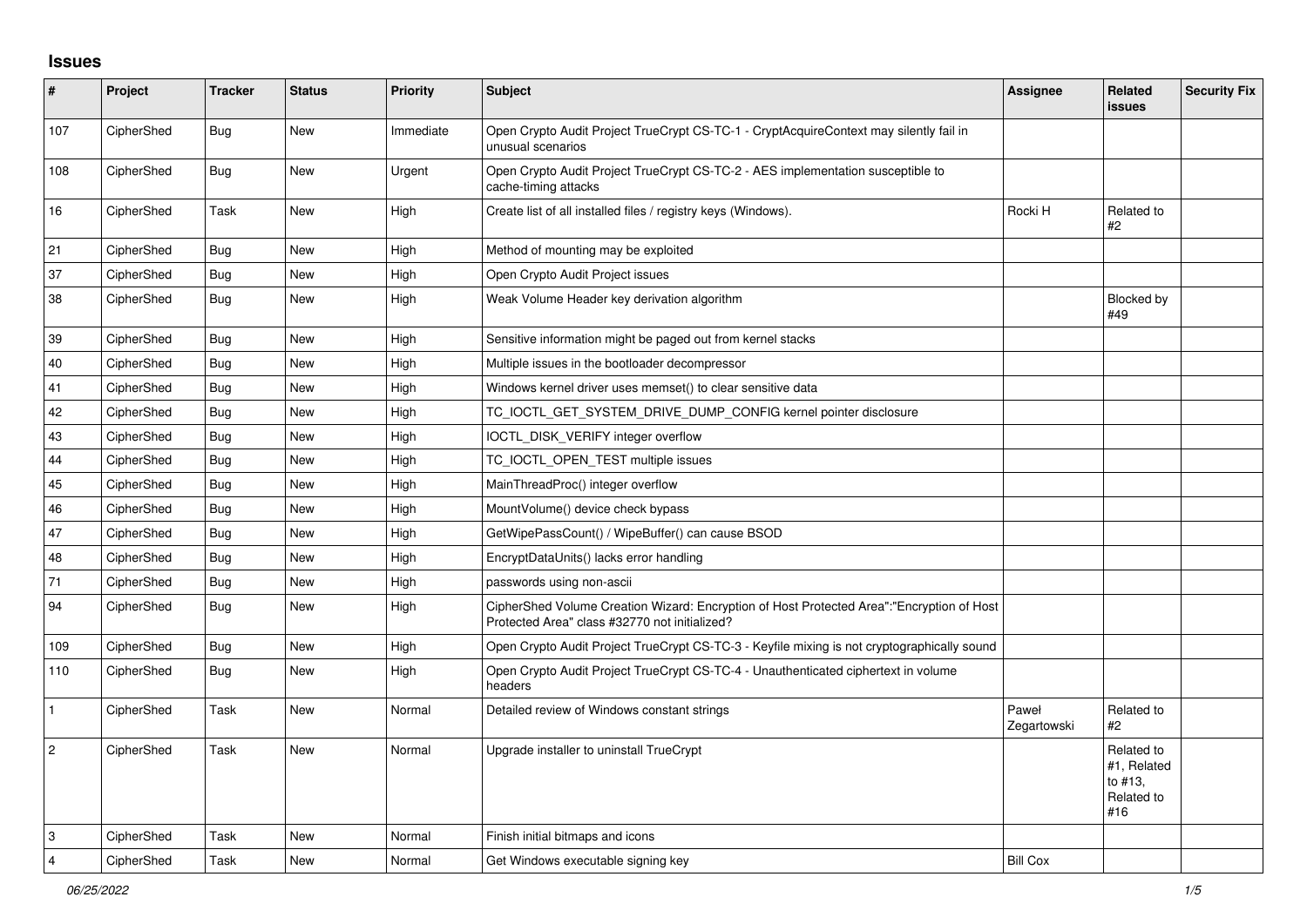| #              | Project    | <b>Tracker</b> | <b>Status</b> | <b>Priority</b> | Subject                                                    | Assignee                    | Related<br>issues | Security Fix |
|----------------|------------|----------------|---------------|-----------------|------------------------------------------------------------|-----------------------------|-------------------|--------------|
| $\mathbf 5$    | CipherShed | Task           | New           | Normal          | Linux build, installer, VM                                 | Kyle Marek                  | Related to<br>#50 |              |
| 6              | CipherShed | Task           | New           | Normal          | Windows build, installer, VM                               | <b>Bill Cox</b>             |                   |              |
| $\overline{7}$ | CipherShed | Task           | New           | Normal          | Mac build, installer, VM                                   | Jason Pyeron                |                   |              |
| 8              | CipherShed | Task           | New           | Normal          | Get graphics artist to work on artwork, icons              |                             |                   |              |
| 9              | CipherShed | Task           | New           | Normal          | Create check-list of features to be tested                 | Pier-Luc Caron<br>St-Pierre |                   |              |
| 13             | CipherShed | Task           | New           | Normal          | List of all version numbers                                | Rocki H                     | Related to<br>#2  |              |
| 14             | CipherShed | <b>Bug</b>     | New           | Normal          | Fixes urls in ui (/applink? links)                         |                             | Related to<br>#25 |              |
| 15             | CipherShed | Task           | New           | Normal          | Create Gnu Info page                                       | Eugene Wang                 | Related to<br>#12 |              |
| 17             | CipherShed | Task           | New           | Normal          | Create debian packaging                                    |                             |                   |              |
| 18             | CipherShed | Task           | New           | Normal          | Create rpm packaging                                       |                             |                   |              |
| 19             | CipherShed | Task           | New           | Normal          | Create pkgbuild for arch                                   |                             |                   |              |
| $20\,$         | CipherShed | Task           | New           | Normal          | Create dmg for os x                                        |                             |                   |              |
| 24             | CipherShed | Task           | New           | Normal          | Add Windows 8 / Server 2012                                | Rocki H                     |                   |              |
| 25             | CipherShed | Task           | New           | Normal          | Broken applinks                                            |                             | Related to<br>#14 |              |
| 26             | CipherShed | Bug            | New           | Normal          | Large External Drive Support on Mac (>512byte sector size) |                             |                   |              |
| 23             | CipherShed | <b>Bug</b>     | New           | Normal          | Windows 8 / 8.1 Fast Startup                               | Rocki H                     |                   |              |
| 31             | CipherShed | <b>Bug</b>     | New           | Normal          | there is duplicate code for password character checking    | Jason Pyeron                | Related to<br>#30 |              |
| 32             | CipherShed | Feature        | New           | Normal          | truecrypt.ch ideas thread                                  |                             |                   |              |
| 33             | CipherShed | Feature        | New           | Normal          | windows comamnd line volume creation                       |                             |                   |              |
| 34             | CipherShed | Feature        | New           | Normal          | windows mount point support                                |                             | Related to<br>#60 |              |
| 36             | CipherShed | Feature        | New           | Normal          | support multiple actors to open an encrypted volume        |                             |                   |              |
| 50             | CipherShed | Feature        | New           | Normal          | Linux FDE                                                  |                             | Related to<br>#5  |              |
| 57             | CipherShed | Feature        | New           | Normal          | Skein support                                              |                             |                   |              |
| 60             | CipherShed | Feature        | New           | Normal          | Enhanced UX - shell extension for container management     |                             | Related to<br>#34 |              |
| 61             | CipherShed | Feature        | New           | Normal          | optionally support TPM                                     |                             |                   |              |
| 62             | CipherShed | Feature        | New           | Normal          | Administrative Configuration for Enterprise IT             |                             |                   |              |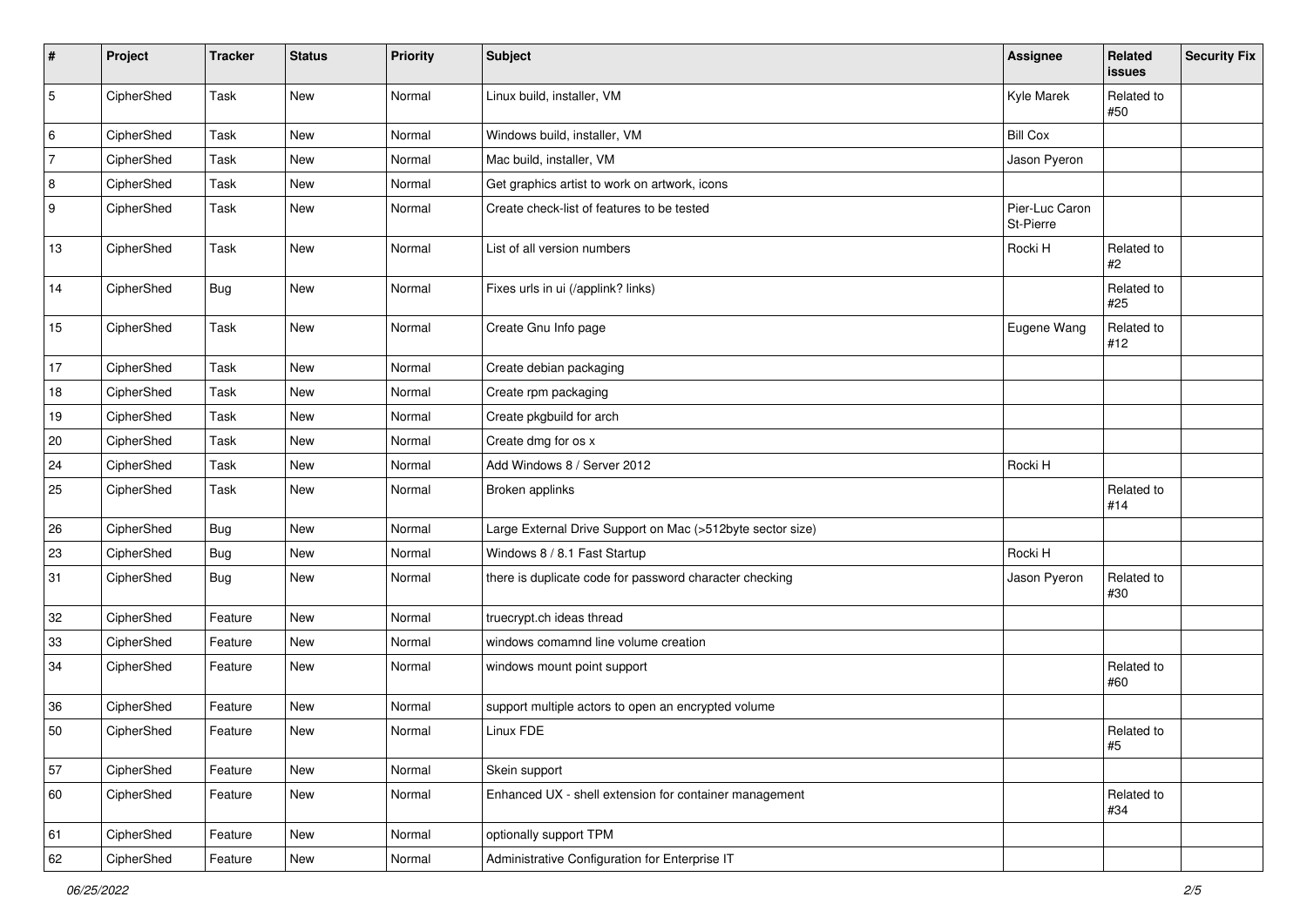| #   | Project    | <b>Tracker</b> | <b>Status</b> | <b>Priority</b> | <b>Subject</b>                                                                                           | <b>Assignee</b> | Related<br>issues | <b>Security Fix</b> |
|-----|------------|----------------|---------------|-----------------|----------------------------------------------------------------------------------------------------------|-----------------|-------------------|---------------------|
| 63  | CipherShed | Bug            | <b>New</b>    | Normal          | 64 bit gui on 64 bit systems                                                                             |                 | Related to<br>#65 |                     |
| 64  | CipherShed | Task           | New           | Normal          | Rewrite or remove LongReverse in Common/DIgcode.c                                                        |                 |                   |                     |
| 65  | CipherShed | Feature        | New           | Normal          | pure 64 bit version for windows                                                                          |                 | Related to<br>#63 |                     |
| 66  | CipherShed | Feature        | <b>New</b>    | Normal          | provide robust API for usermode interaction with kernel driver                                           |                 |                   |                     |
| 67  | CipherShed | Feature        | New           | Normal          | print a backup                                                                                           |                 |                   |                     |
| 70  | CipherShed | Feature        | New           | Normal          | track git info in build                                                                                  |                 |                   |                     |
| 72  | CipherShed | Bug            | New           | Normal          | The installation fails, but a message (from windows?) says it succeeds and asks if you want<br>to reboot |                 |                   |                     |
| 73  | CipherShed | <b>Bug</b>     | New           | Normal          | Truecrypt icon showing in taskbar                                                                        |                 |                   |                     |
| 74  | CipherShed | <b>Bug</b>     | New           | Normal          | Hardcoded Build date in Help->About window                                                               |                 |                   |                     |
| 76  | CipherShed | Bug            | New           | Normal          | MakeSelfExtractingPackage used in CI cannot have dialog boxes                                            |                 |                   |                     |
| 78  | CipherShed | <b>Bug</b>     | New           | Normal          | update the ciphershed.org website, automatically                                                         |                 |                   |                     |
| 81  | CipherShed | Feature        | New           | Normal          | Decrypt System drive via commandline                                                                     |                 |                   |                     |
| 82  | CipherShed | Feature        | New           | Normal          | add sparse file detection to non-windows versions                                                        |                 |                   |                     |
| 83  | CipherShed | <b>Bug</b>     | <b>New</b>    | Normal          | deduplicate file names                                                                                   |                 |                   |                     |
| 84  | CipherShed | <b>Bug</b>     | New           | Normal          | wcsncpy is subject to buffer overflow                                                                    |                 |                   |                     |
| 85  | CipherShed | <b>Bug</b>     | New           | Normal          | Digcode.c is 9917 lines long, split it up                                                                |                 |                   |                     |
| 88  | CipherShed | <b>Bug</b>     | New           | Normal          | smart card support for containers                                                                        |                 |                   |                     |
| 89  | CipherShed | Feature        | New           | Normal          | Support the Common Criteria Collaborative Protection Profile for Full Disk Encryption                    |                 |                   |                     |
| 90  | CipherShed | Feature        | New           | Normal          | cipher setting preference file                                                                           |                 |                   |                     |
| 91  | CipherShed | Feature        | New           | Normal          | use linked libraries in kernel driver to isolate logical units and later support plugins                 |                 |                   |                     |
| 92  | CipherShed | Feature        | New           | Normal          | allow change of cipher/key on encrypted container without decrypting                                     |                 |                   |                     |
| 93  | CipherShed | Feature        | New           | Normal          | support "quick" encrypt for new media (especially flash/SSD)                                             |                 |                   |                     |
| 95  | CipherShed | Bug            | <b>New</b>    | Normal          | Platform/SystemException.h and Common/Exception.h define the same class/struct                           |                 |                   |                     |
| 96  | CipherShed | Feature        | New           | Normal          | installer to incorporate a post-installation quick-start wizard                                          |                 |                   |                     |
| 97  | CipherShed | Feature        | New           | Normal          | Suggestion 1 - Do not use unknown terminology                                                            | Niklas Lemcke   |                   |                     |
| 98  | CipherShed | Feature        | New           | Normal          | Suggestion 2 - Do not misuse native UI controls                                                          | Niklas Lemcke   |                   |                     |
| 102 | CipherShed | Feature        | New           | Normal          | support for serial console in bootloader                                                                 |                 |                   |                     |
| 111 | CipherShed | Bug            | New           | Normal          | ui does not show free drives below c: e.g. A: or B:                                                      | Niklas Lemcke   |                   |                     |
| 116 | CipherShed | <b>Bug</b>     | New           | Normal          | create an option for private/global volume mounting                                                      |                 |                   |                     |
| 99  | CipherShed | Feature        | New           | Normal          | Suggestion 3-Separate required and optional input parameters                                             |                 |                   |                     |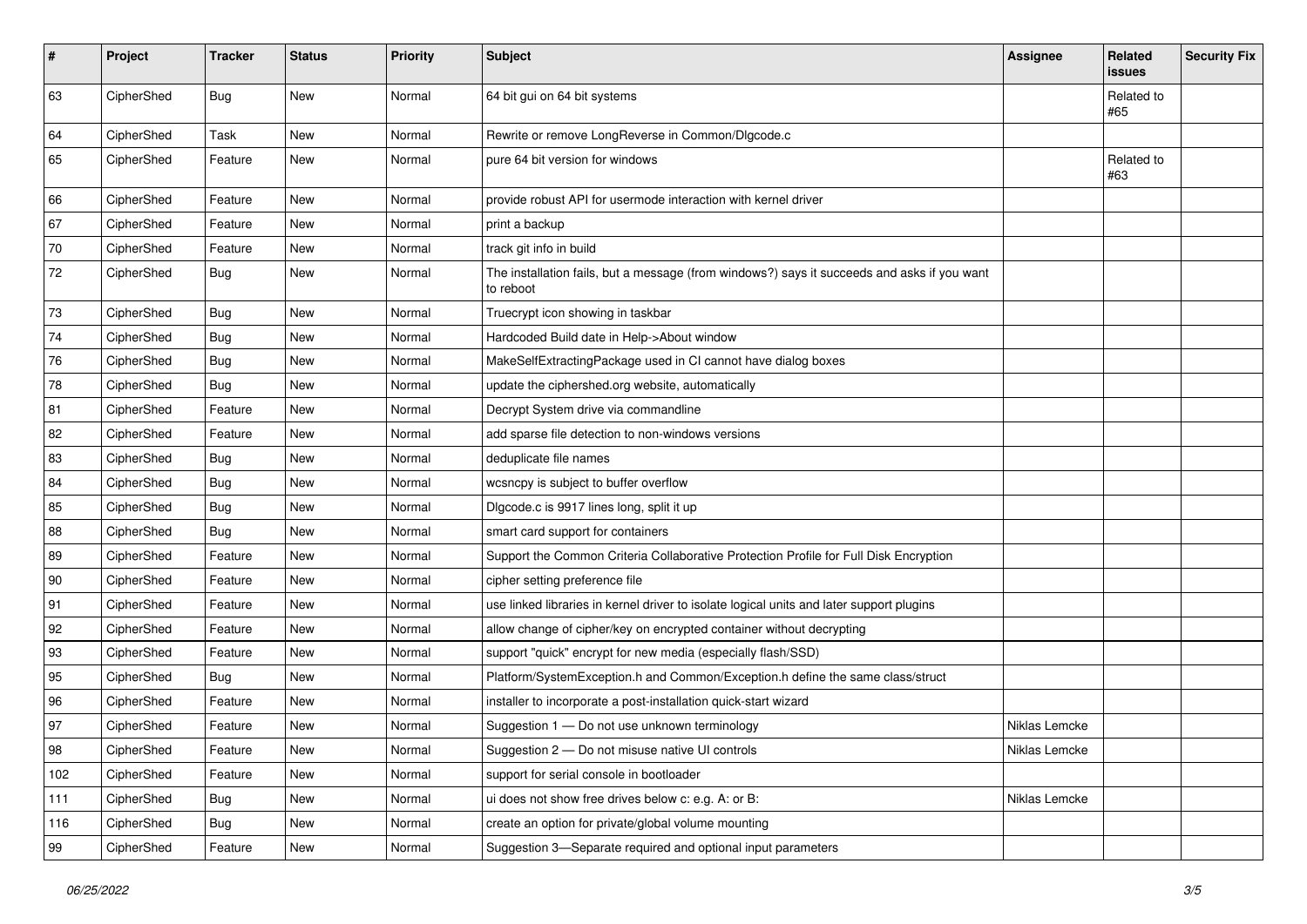| #   | Project    | <b>Tracker</b> | <b>Status</b> | <b>Priority</b> | <b>Subject</b>                                                                                | <b>Assignee</b> | Related<br>issues | <b>Security Fix</b> |
|-----|------------|----------------|---------------|-----------------|-----------------------------------------------------------------------------------------------|-----------------|-------------------|---------------------|
| 100 | CipherShed | Feature        | New           | Normal          | Suggestion 4-Display the consequences of an action immediately (Immediacy of<br>consequences) |                 |                   |                     |
| 118 | CipherShed | <b>Bug</b>     | <b>New</b>    | Normal          | upgrading truecrpyt fails if truecrypt is pinned to the taskbar                               |                 |                   |                     |
| 121 | CipherShed | Feature        | New           | Normal          | Support "not" burning CD on encrypting disk operation                                         |                 | Related to<br>#68 |                     |
| 122 | CipherShed | Feature        | New           | Normal          | support key escrow                                                                            |                 | Related to<br>#68 |                     |
| 124 | CipherShed | Feature        | <b>New</b>    | Normal          | investigate switch to FUDforum from phpBB                                                     |                 |                   |                     |
| 114 | CipherShed | Task           | New           | Normal          | Real, unified makefiles                                                                       | Kyle Marek      |                   |                     |
| 123 | CipherShed | Bug            | New           | Normal          | losetup anomaly with OpenSUSE 13.1                                                            |                 |                   |                     |
| 10  | CipherShed | Feature        | <b>New</b>    | Low             | Two-factor Pre-boot-authentication with USB stick and Password                                |                 |                   |                     |
| 11  | CipherShed | Feature        | New           | Low             | Cipher set enablement                                                                         |                 |                   |                     |
| 52  | CipherShed | Feature        | New           | Low             | recovery utility & tools                                                                      |                 | Related to<br>#59 |                     |
| 53  | CipherShed | Feature        | New           | Low             | Portable / non-admin volume browser                                                           |                 |                   |                     |
| 54  | CipherShed | Feature        | <b>New</b>    | Low             | Self Destruct Password                                                                        |                 |                   |                     |
| 56  | CipherShed | Bug            | New           | Low             | FreeBSD support                                                                               |                 |                   |                     |
| 58  | CipherShed | Feature        | New           | Low             | Tablet / Touch screen / non-keyboard boot support                                             |                 |                   |                     |
| 59  | CipherShed | <b>Bug</b>     | <b>New</b>    | Low             | optimized rescue disk                                                                         |                 | Related to<br>#52 |                     |
| 69  | CipherShed | Feature        | New           | Low             | integration test: mounting and sharing volumes                                                |                 |                   |                     |
| 75  | CipherShed | Feature        | New           | Low             | code coverage - ConvertUTF.c                                                                  |                 |                   |                     |
| 79  | CipherShed | Feature        | New           | Low             | document a list of file systems compatible with Hidden Volume usage                           |                 |                   |                     |
| 80  | CipherShed | <b>Bug</b>     | New           | Low             | TEST CASE: ubuntu 14 GUI install                                                              |                 |                   |                     |
| 87  | CipherShed | Feature        | <b>New</b>    | Low             | support multiple hidden volumes                                                               |                 |                   |                     |
| 103 | CipherShed | Task           | New           | Low             | <b>Const Correctness</b>                                                                      |                 |                   |                     |
| 106 | CipherShed | Task           | <b>New</b>    | Low             | Disable GitHub issue tracker                                                                  |                 |                   |                     |
| 22  | CipherShed | <b>Bug</b>     | In Progress   | High            | Change name of software for "1.0" release.                                                    | Jason Pyeron    |                   |                     |
| 12  | CipherShed | Task           | In Progress   | Normal          | <b>Write Documentation</b>                                                                    | Eugene Wang     | Related to<br>#15 |                     |
| 51  | CipherShed | <b>Bug</b>     | In Progress   | Normal          | <b>GUID Partition Table (GPT)</b>                                                             | Jason Pyeron    | Related to<br>#55 |                     |
| 55  | CipherShed | Bug            | In Progress   | Normal          | Unified Extensible Firmware Interface (UEFI)                                                  | Jason Pyeron    | Related to<br>#51 |                     |
| 119 | CipherShed | <b>Bug</b>     | Resolved      | Immediate       | DLL side loading attack vulnerability                                                         | Jason Pyeron    |                   |                     |